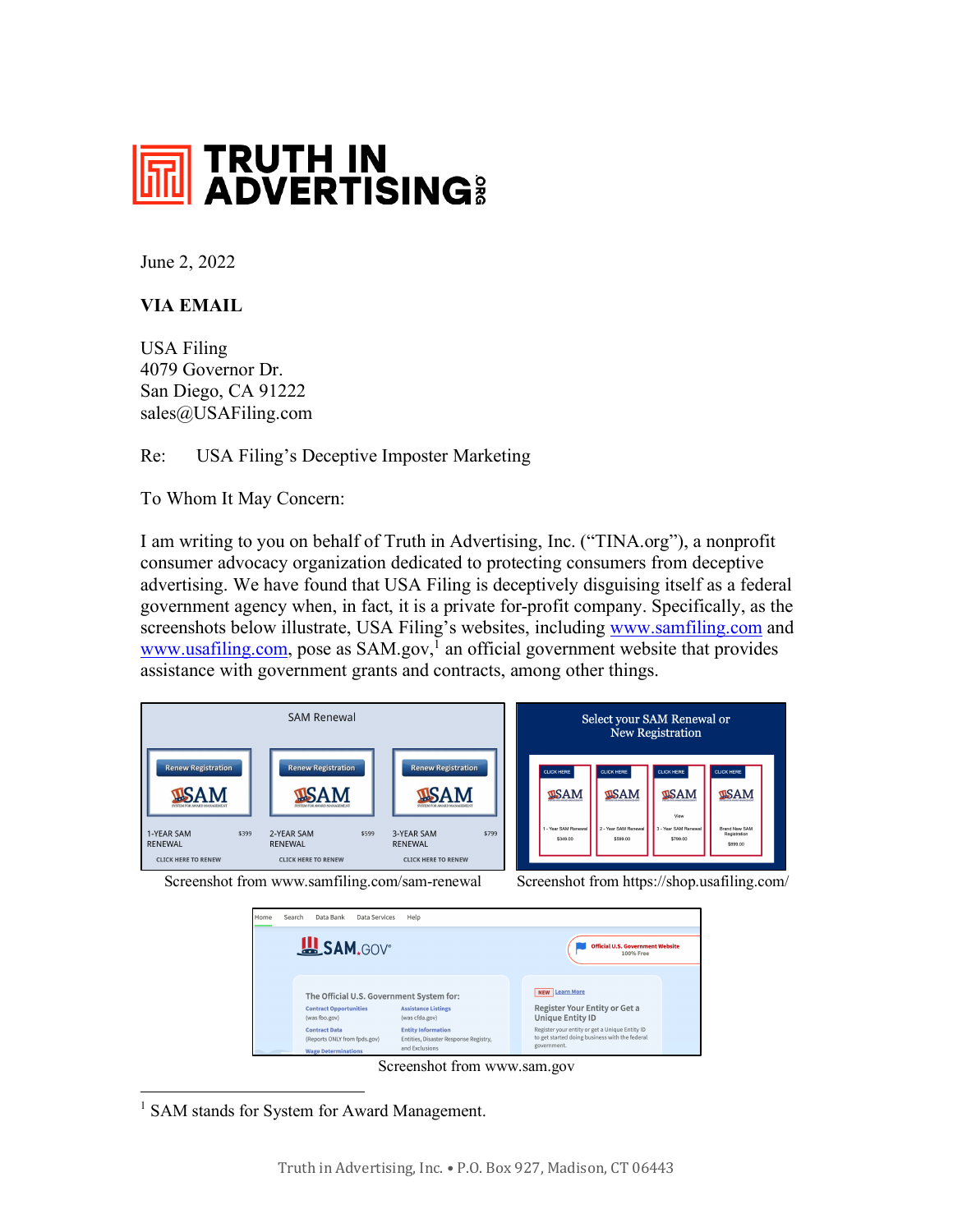USA Filing charges consumers \$899 for new registrations and between \$349 and \$799 for registration renewals,<sup>2</sup> without ever clearly and conspicuously disclosing that such registrations can be completed for free directly with the U.S. government.<sup>3</sup>

In addition, upon information and belief, USA Filing solicits business by, among other things, emailing SAM registrants about their upcoming registration expirations and prompting them to renew their registrations by clicking a link that brings them directly to one of USA Filing's website, rather than SAM.gov, without ever disclosing the true identity of the email sender.

| Dear                                                                                                                                                                                                                                                                                |
|-------------------------------------------------------------------------------------------------------------------------------------------------------------------------------------------------------------------------------------------------------------------------------------|
| Your System for Award Management (SAM) Registration for<br>will be expiring and must be renewed.                                                                                                                                                                                    |
| (If you recently renewed please disregard)                                                                                                                                                                                                                                          |
| It is important to renew and update your SAM account annually to ensure your<br>current Awards through SBA, Grants, Loans, WOSB, VOSB, FEMA, USDA and<br>others are not affected for your account to remain active. Your NAICS and PCS<br>codes will also be updated and compliant. |
| <b>CLICK FOR</b><br><b>SAM RENEWAL</b>                                                                                                                                                                                                                                              |
| <b>LEGAL BUSINESS NAME:</b>                                                                                                                                                                                                                                                         |
| CAGE CODE:                                                                                                                                                                                                                                                                          |
| Please contact us at (619) 752-0913 if you have any questions.                                                                                                                                                                                                                      |
| Thank you,                                                                                                                                                                                                                                                                          |
| Tom Wallace                                                                                                                                                                                                                                                                         |

Screenshot of email received by a TINA.org reader

Clicking on "CLICK HERE FOR SAM RENEWAL" in the email brings consumers to https://samfiling.com/sam-renewal, where they are prompted to pay for a SAM registration renewal through USA Filing.

 $\frac{2 \text{ https://shop.usafiling.com/}}{3 \text{ On samfilling.com}}$ ; https://samfiling.com/sam-renewal. free directly with the U.S. government. On usafiling.com, the only disclosure is on an FAQ page where USA Filing states "If SAM is free and why do I need to pay? You do not need to pay. Each SAM Account is different. There are accounts that require knowledge for each year of renewing and other accounts are not as complex. An excellent comparison is the annual income tax. There are filings that do not require an accountant and there are others that require a 'Schedule C' and the knowledge of an accounting firm. Filing your taxes is also free." https://www.usafiling.com/faq.